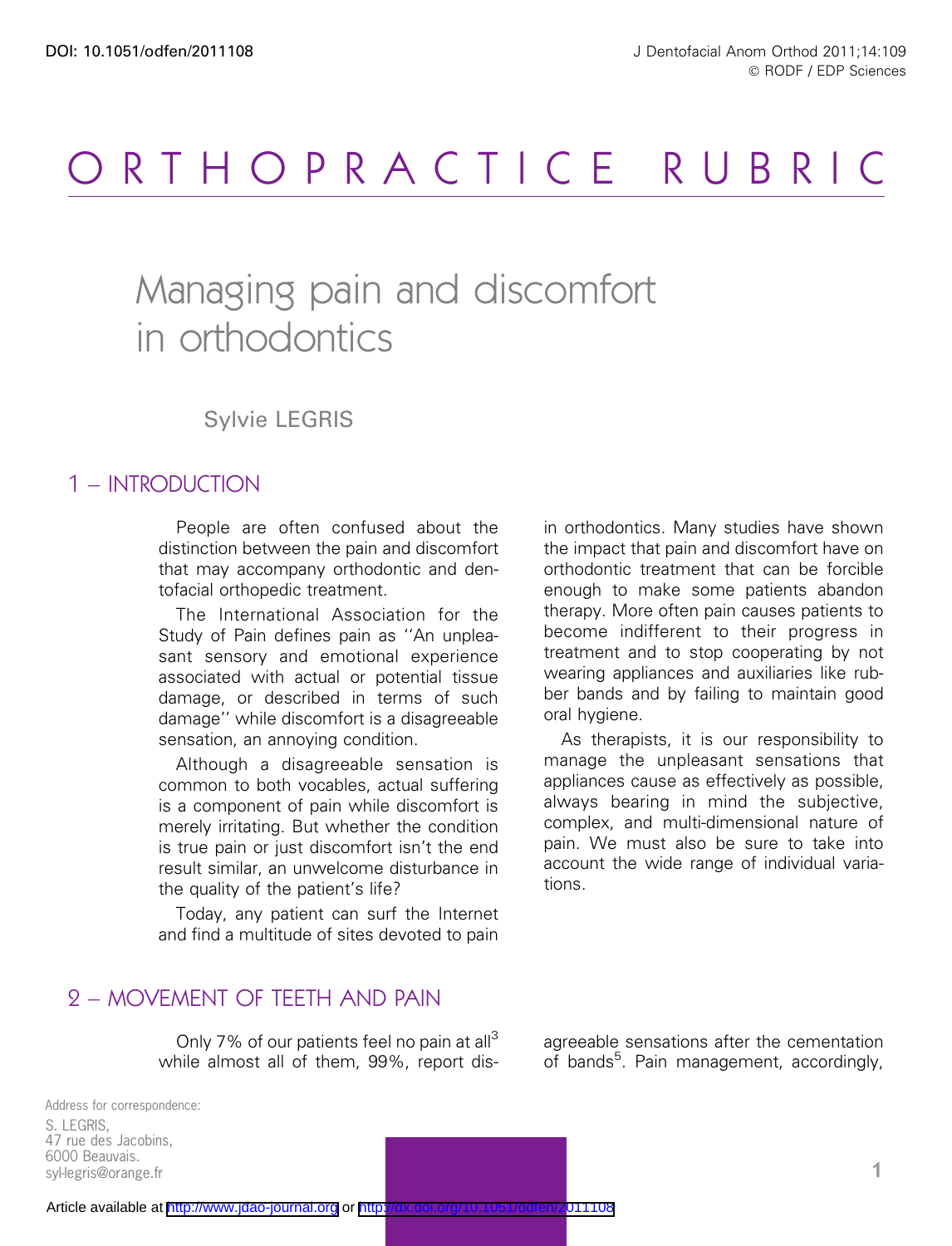rightfully takes its place as one of our therapeutic objectives because it is caused by our ministrations.

## 2 – 1 – Orthodontic tooth movement and pain

The **pain** that patients experience in response to orthodontic forces is an inflammation type, resulting primarily from the action of peripheral nociceptors that respond to immediate stimuli as well as those that have been delayed.

High levels of pressure and/or tension can cause trauma or anoxia in the periodontal membrane that produce chemical mediators within the ligament in an inflammatory process.

Pain appears to be more intense during the early stages of treatment when teeth are being moved the greatest distances. Then the duration and the intensity of the discomfort diminish but do not disappear entirely, remaining related to the nature of the provocative action. Maximum intensity of pain is reached about twelve hours after the application of the force and lasts for two to three days and, in some cases, as long as 15 days.

Orthodontists should make a special evaluation of patients who have a low tolerance for pain to determine what minimum but adequate amount of force, possibly applied progressively, is appropriate for them.

– light force from braided or shape memory orthodontic wires, and elastic power chains, together with self-ligating brackets, can also reduce the intensity of force delivered to teeth and, accordingly, pain felt by patients.

- Two-thirds of orthodontic patients feel sensations of pain when they first begin to wear intermaxillary elastics provoking some patients to remove them before eating and then ''forgetting'' to put them on again.
- Orthodontists should eliminate premature contacts in occlusion because the trauma they provoke may cause pain for some patients.

Chewing increases pain causing some patients to change their eating habits. The advice they usually receive is to eat soft foods or to cut up the contents of their usual meals into tiny pieces. On the other hand, some writers recommend that orthodontic patients should chew on something fairly hard, like a sheet of plastic, in the first few hours after an archwire adjustment in order to stimulate the cells of the periodontium as a defense against inflammation.

## 2 – 2 – Treating pain with analgesics

As an indispensible first step, orthodontists should make a global evaluation of the pain patients experience, especially for children. Observers frequently underestimate the pain children endure because the young patients are incapable of expressing themselves the way adults do. But our young patients, both children and adolescents, may be indicating the suffering they undergo by failing to maintain good oral hygiene and by not cooperating.

Many studies have compared the effectiveness of various analgesics, classifying them by the level of intensity of the pain they can suppress

ORTHOPRACHICE RUBRICH

 $\sim$ 

 $\cap$ 

 $\top$ 

 $\sim$ 

 $\sim$ 

 $\cap$ 

 $\sim$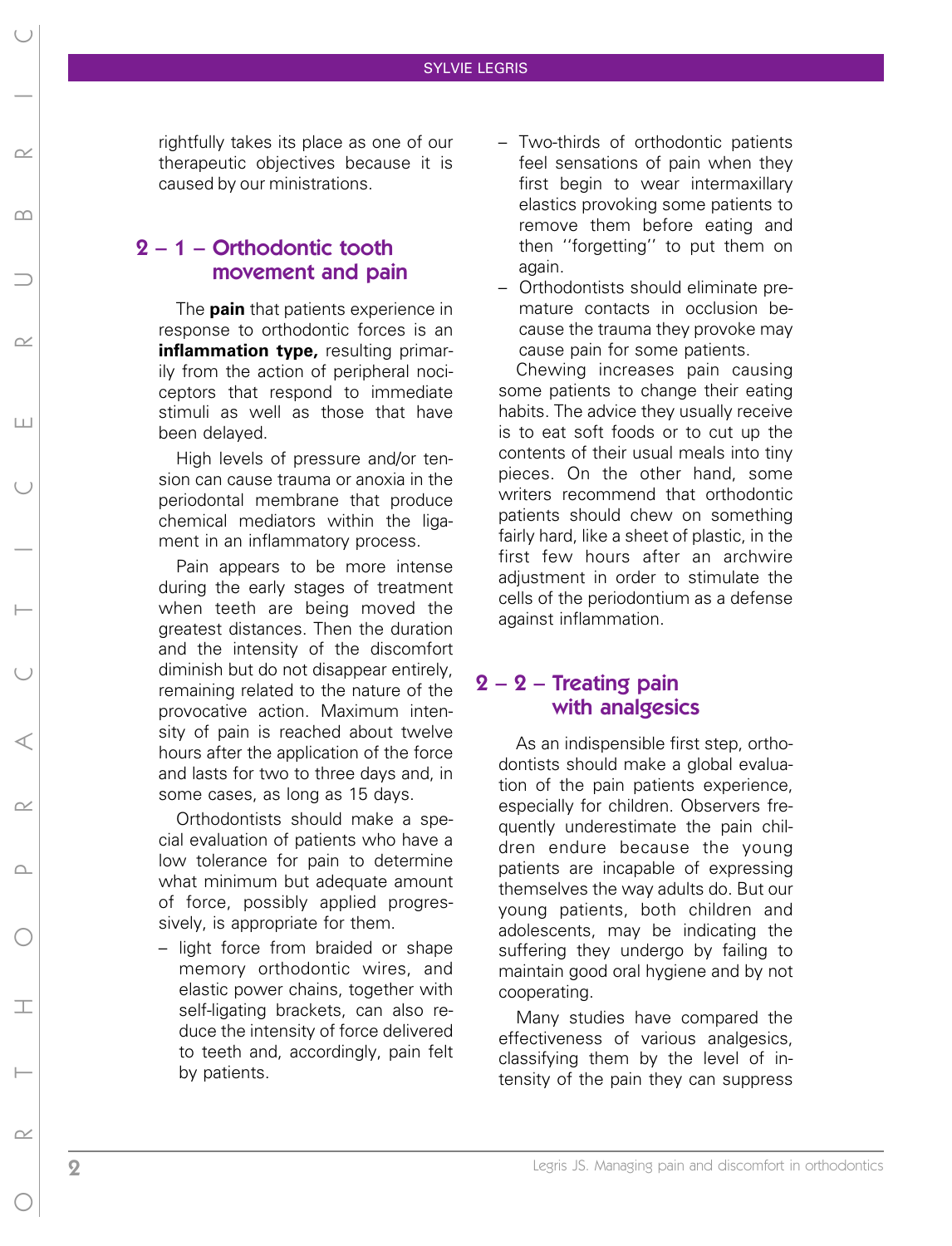| Mild to<br>Moderate pain            | Level I   | "Peripheral" analgesics<br>(non-narcotic)                                   | Paracetamol (Acetaminophen)<br>NAIDs, Aspirin                                            |  |
|-------------------------------------|-----------|-----------------------------------------------------------------------------|------------------------------------------------------------------------------------------|--|
| Moderate to<br>Intense pain         | Level II  | Weak opiates alone or<br>associated level I analgesics                      | Codeine + Acetaminophen<br>Tramadol + Acetaminophen<br>Powdered opium +<br>Acetaminophen |  |
| Intense and/or<br>recalcitrant pain | Level III | Strong opiates, pure agonists<br>Partial agonists<br>Agonistes-antagonistes | Morphine, fentanyl<br>Buprenorphine,<br>Nalbuphine                                       |  |

Table 1 French Health Products Safety Agency analgesic classification.

| Level | <b>Name</b>                   | Some Proprie-<br>tary Names            | Usual attack<br>dosage in mg | Management<br>Dosage in mg | Maximum per<br>day mg | Principal undesirable effects,<br>Principal contra-indications,<br>Precautions for use                                                                                                                                                                     |
|-------|-------------------------------|----------------------------------------|------------------------------|----------------------------|-----------------------|------------------------------------------------------------------------------------------------------------------------------------------------------------------------------------------------------------------------------------------------------------|
|       | Paracetamol                   | Dafalgan<br>Efferalgan<br>Doliprane    | 1000                         | 500                        | 3000                  | Usual therapeutic dosage<br>not advisable for patients with<br>renal or kidney insufficiency<br>Hepatic lysis (overdose)                                                                                                                                   |
|       | Iburprofen                    | Advil<br><b>Nureflex</b>               | 400                          | 200                        | 1200                  | Digestive intolerance<br>Gastroduodenal ulcers<br>Acute renal insufficiency<br>Asthma Increased bleeding<br>time Pregnant or nursing<br>women                                                                                                              |
|       | Ketoprofen                    | <b>Toprec</b>                          | 50                           | 25                         | 200                   |                                                                                                                                                                                                                                                            |
|       | Tiaprofen Acid                | Surgam<br>Flanid Gé                    | 200                          | 100                        | 600                   |                                                                                                                                                                                                                                                            |
| Ш     | $Codeine +$<br>Paracetamol    | Codoliprane<br>Efferalgan<br>+ Codeine | $60 + 1.000$                 | $30 + 500$                 | $180 + 3.000$         | Digestive troubles<br>(constipation, nausea,<br>vomiting)<br>Insomnia, vertigo<br>Respiratory insufficiency,<br>asthma<br>Hepatic insufficiency<br>Pregnant or nursing women<br>Patients taking psychotropic<br>drugs or at risk for becoming<br>dependent |
|       | Tramadol +<br>Paracetamol     | <b>Ixprim</b>                          | $75 + 650$                   | $37.5 + 325$               | $300 + 2600$          |                                                                                                                                                                                                                                                            |
|       | Opium powder<br>+ Paracetamol | Lamaline                               | $20 + 600$                   | $10 + 300$                 | $100 + 3000$          |                                                                                                                                                                                                                                                            |

Table 2 Analgesics advisable for adult orthodontic patients.

ORTHOPRACTICE RUBRIC

 $\simeq$ 

 $\infty$ 

 $\simeq$ 

 $\sqcup$ 

イ

 $\simeq$ 

 $\triangle$ 

H

 $\simeq$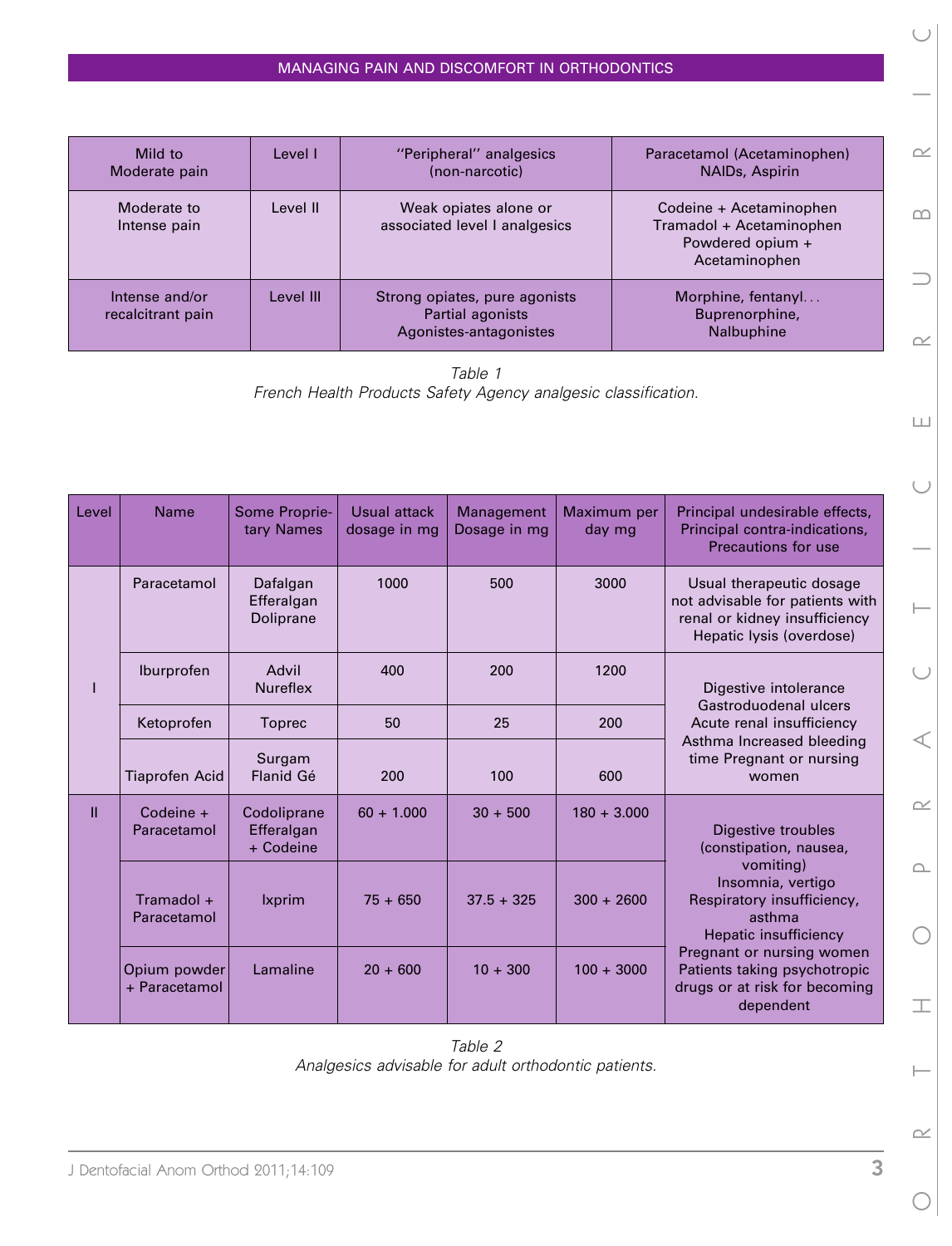| <b>Medication</b>          | <b>Dosage</b>                                                               |  |  |  |
|----------------------------|-----------------------------------------------------------------------------|--|--|--|
| Acetaminophen              | 60 mg/kg/day in 4 to 6 applications                                         |  |  |  |
| <b>Ibuprofen</b>           | 20-30 mg/kg/day in 3 to 4 applications                                      |  |  |  |
| Codeine<br>+ Acetaminophen | 3 mg/kg/day in 4 to 6 applications<br>+ 60 mg/kg/day in 4 to 6 applications |  |  |  |

Table 3

Medications advised for children with indicated dosages.

(table 1). In 2010 the French Health Products Safety Agency<sup>1</sup> published its recommendations for the management of pain in adults.

Orthodontists should use the intensity of the nociceptive pain a patient is suffering as a guide in determining how to treat it, taking into account the effectiveness and risk profile of the prospective agent with regard to the site, the age of the patient, the eventual concomitant therapies, and its addictive potential in order to anticipate and prevent undesirable side effects. They should also consider the risk of cumulative increase in dosage becoming toxic. In other words they should weigh the benefits of an analgesic against its potential for causing undesirable side effects (table 2).

As a first line of action, orthodontists can consider an optimal dose of paracetamol, more commonly known as acetaminophen in the United States, Canada, and Japan, as the analgesic of choice<sup>7</sup>. The recommended dosage is 1,000 mg per single dose and up to 4,000 mg per day for adults, with a minimum interval of four hours between doses, adjusted to the weight and the age of the patient.

If the acetaminophen is ineffective, the orthodontist can prescribe a nonsteroidal anti-inflammatory drug (NAID) such as ibuprofen, in a shortterm analgesic dosage of 200 to 400 mg at a time, renewable after six hours, but not to exceed 1,200 mg per day, adjusted to the weight and age of the patient, for a total of five days or fewer.

For intense pain<sup>4</sup>, orthodontists can prescribe analgesics of level II. Because a combination of drugs like Codeine + Acetaminophen or Tramadol + Acetaminophen may have serious side effects, especially when patients may be taking other over the counter pain relievers without medical supervision, orthodontists should prescribe them with great care and watch over their use scrupulously. As we have said, the dosage should be adjusted for weight (table 3). Acetaminophen remains the drug of choice.

#### 2 – 3 – Conclusion

The pain patients experience as their teeth are moved orthodontically can be described as acute and moderately intense, inflammatory in nature, and characterized by marked individual variations.

So it would appear desirable to establish a systematic analgesic prescription dispensing classification to

ORTHOPRACHICE RUBRICH

 $\sim$ 

 $\cap$ 

 $\top$ 

 $\sim$ 

 $\sim$ 

 $\infty$ 

 $\sim$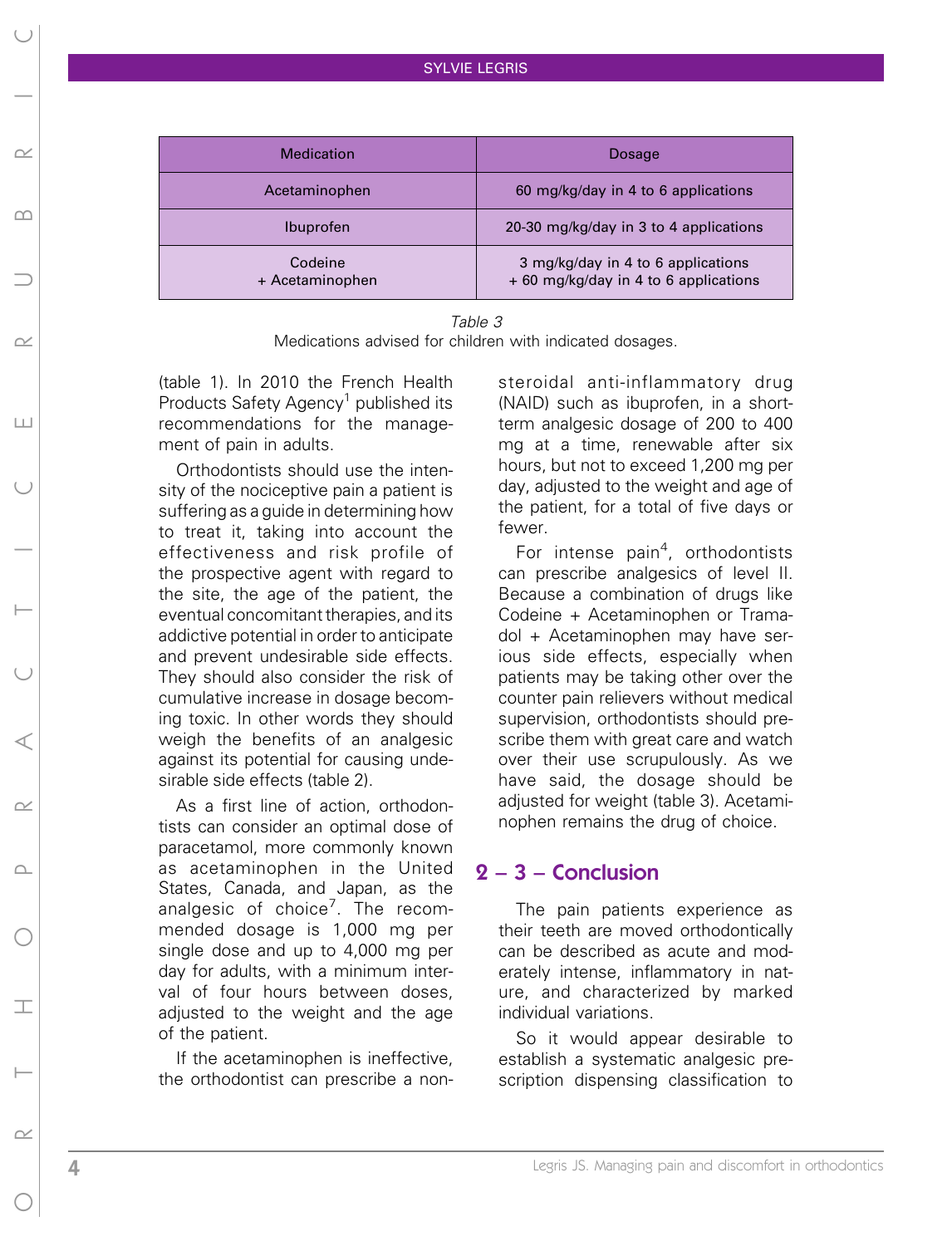discourage patients from self-medicating themselves. This prescription classification would consider:

- age of patient,
- health and past medical history of patient,
- type of adjustment at current appointment,
- patient's sensitivity to pain as noted in initial appointments,

By preventing pain from developing or worsening at an early stage, orthodontists can avoid aggravating the discomfort of an adjustment, smooth the course of treatment for both patient and practitioner, and favor the patient's return to a state of optimum health.

As an essential component of their therapeutic role, orthodontists should warn patients of the possible discomfort or pain they may experience and assure them that these sensations are not signs of pathology. It is important for orthodontists to help patients understand the treatment process, to learn how to deal with discomfort or pain associated with braces, to reduce that discomfort by prescribing analgesics when indicated, by paying special attention to keeping appliances as smooth and non-irritating as possible, and by teaching good nutritional and oral hygiene procedures.

## 3 – DISTRESS DERIVED FROM DISCOMFORT

## 3 – 1 – Distress caused by orthodontic appliances

One of our therapeutic objectives ought to be to lessen irritation to the soft tissues of the lips, cheeks, and tongue to an absolute minimum for patients as their oro-facial functions proceed in their appliance cluttered environment. Patients react in extremely variable ways to this new challenge. The development of apthous ulcers in a patient, for example, might indicate an especial sensitivity to orthodontic appliances.

#### • Orthodontic appliances

– The size of the brackets should be adapted to the patient's circumstances and their edges should be rounded and well polished. Wings, hooks, sharp edges, twisted ligatures, and over-large or incompletely filled bracket slots can cause bruises and ulceration. Self-ligating brackets have attractive features that may eliminate some of these problems.

- Orthodontists should correctly adjust archwires to the contour of the dental arches and be sure that loops bent into them are not too obtrusive. Orthodontists should be sure arch wires either do not protrude distally from the molar tube or else are bent back comfortably around them.
- Orthodontists should use elastic ligatures whenever possible, especially at the beginning of treatment, because they are less irritating than steel ligatures. But if a metal ligature is indicated, the orthodontist should be sure to tuck its end safely under the archwire.
- Lingual or palatal appliances can irritate the tongue in a particularly

ORTHOPRACTICE RUBRIC

 $\sim$ 

 $\triangle$ 

т

 $\simeq$ 

 $\sim$ 

 $\cap$ 

 $\sim$ 

Ш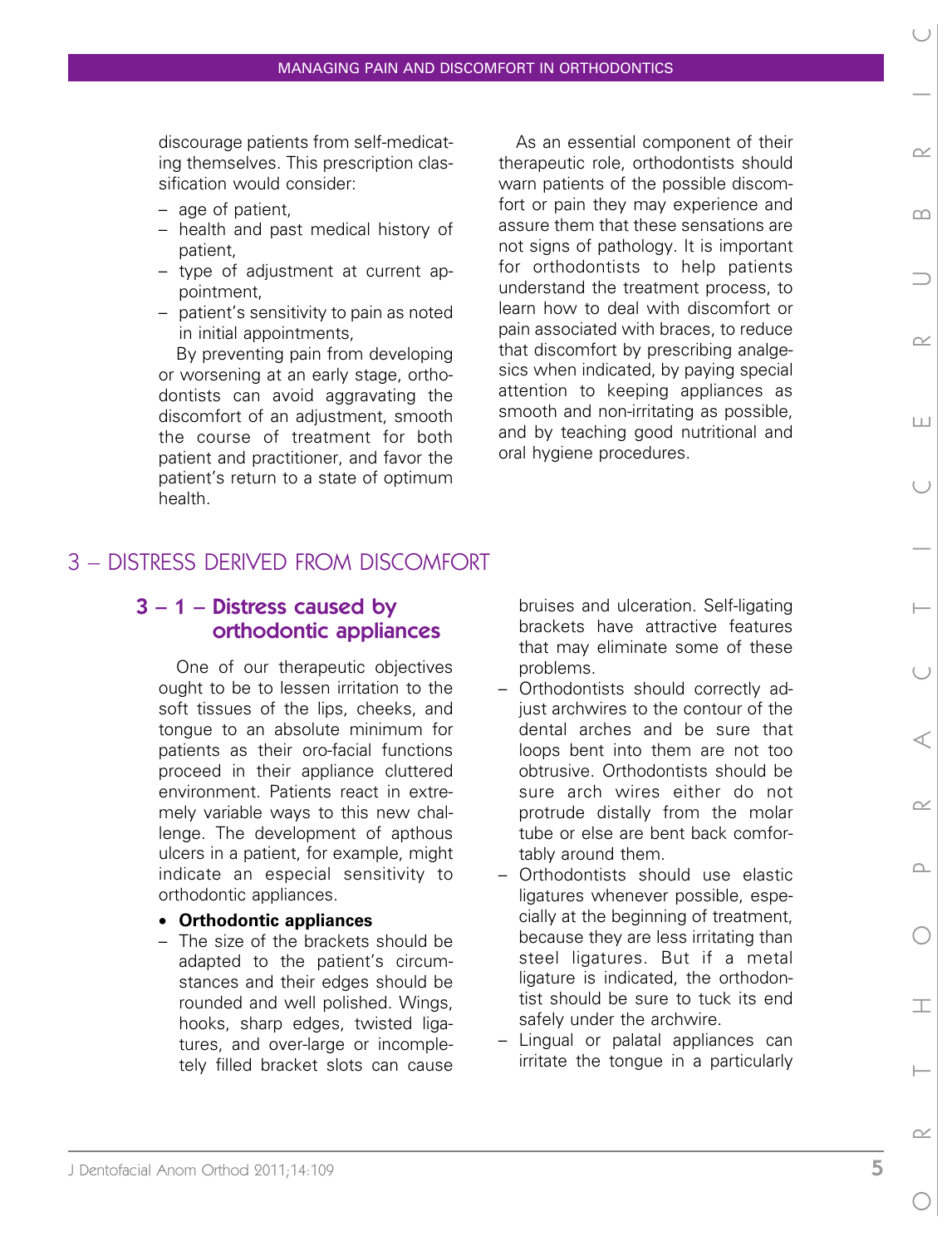SYLVIE LEGRIS

injurious way. When such irritation occurs, orthodontists should be sure it doesn't become infected and that the patient's suffering is promptly alleviated.

#### **Prevention of injuries**

We recommend that wax or silicone be applied either by the orthodontist or the patients themselves to any sharp protruding portion of an appliance. In lingual orthodontics practitioners can use pliable light-cured single-component materials, like Ivoclar Vivadent's Systemp Inlay, to cover the appliance and make it more comfortable, especially, to help bruises heal. When it is feasible, in cases of relatively serious injury, the orthodontist may decide to remove the offending apparatus until healing has taken place.

Patients who participate in sports where there is a risk of oro-facial trauma or who play wind instruments should wear custom made mouth guards or commercial products Comfort Cover and Lip Protector sold by GACD, New Ortho, Ortho Plus, Ormodent, Dentaurum and other suppliers. Sports stores also sell generic plastic mouth guards that patients can customize by soaking them in hot water before biting into them.

#### • Mouthwashes and gels

Orthodontists have traditionally recommended mouthwashes composed of a disinfectant and an analgesic $6,8$ , the most popular now being chlorohexidine with an analgesic added. Orthodontists should advise patients that these products will discolor the teeth and soft tissues temporarily and also leave a transient after taste. But chlorohexidine should be used for a carefully limited time in low

concentrations so as to limit harmful side effects.

To soothe irritated soft tissues patients can also apply analgesic gels such as the ''junior orthodontic'' form of Pansoral or Dynexan 2% with a lidocaine chlorhydrate base. These gels reduce pain but their duration time is short and their actual curative value is debatable and, perhaps, nonexistent.

The mouthwashes (like Bioxaphte, Hyalugel, and Aftamed), sprays, and gels with a high molecular weight hyaluronic base that have recently come on the market rapidly reduce pain by a barrier effect and improve the capacity of the mucosa to resist the assault of sharp appliance edges. The sprays and gels cover lesions, thereby encouraging healing through their high molecular weight hyaluronic base, which activates the natural mechanism of tissue repair. To date no contra-indications for their use have been discovered nor have they produced any undesirable side effects.

Orthodontists should systematically prescribe them for patients whose mucosa has demonstrated an especial sensitivity in addition to offering them the usual nutritional advice of avoiding citrus fruits, dry fruits, and sharp cheeses.

## 3 – 2 – Distress caused by poor oral hygiene

Orthodontic appliances may constitute a real impediment for patients trying to maintain good oral hygiene. Young patients have to learn how to make a special effort to keep their

ORTHOPRACHICE RUBRICH

 $\sim$ 

 $\cap$ 

T

 $\sim$ 

 $\sim$ 

 $\cap$ 

 $\sim$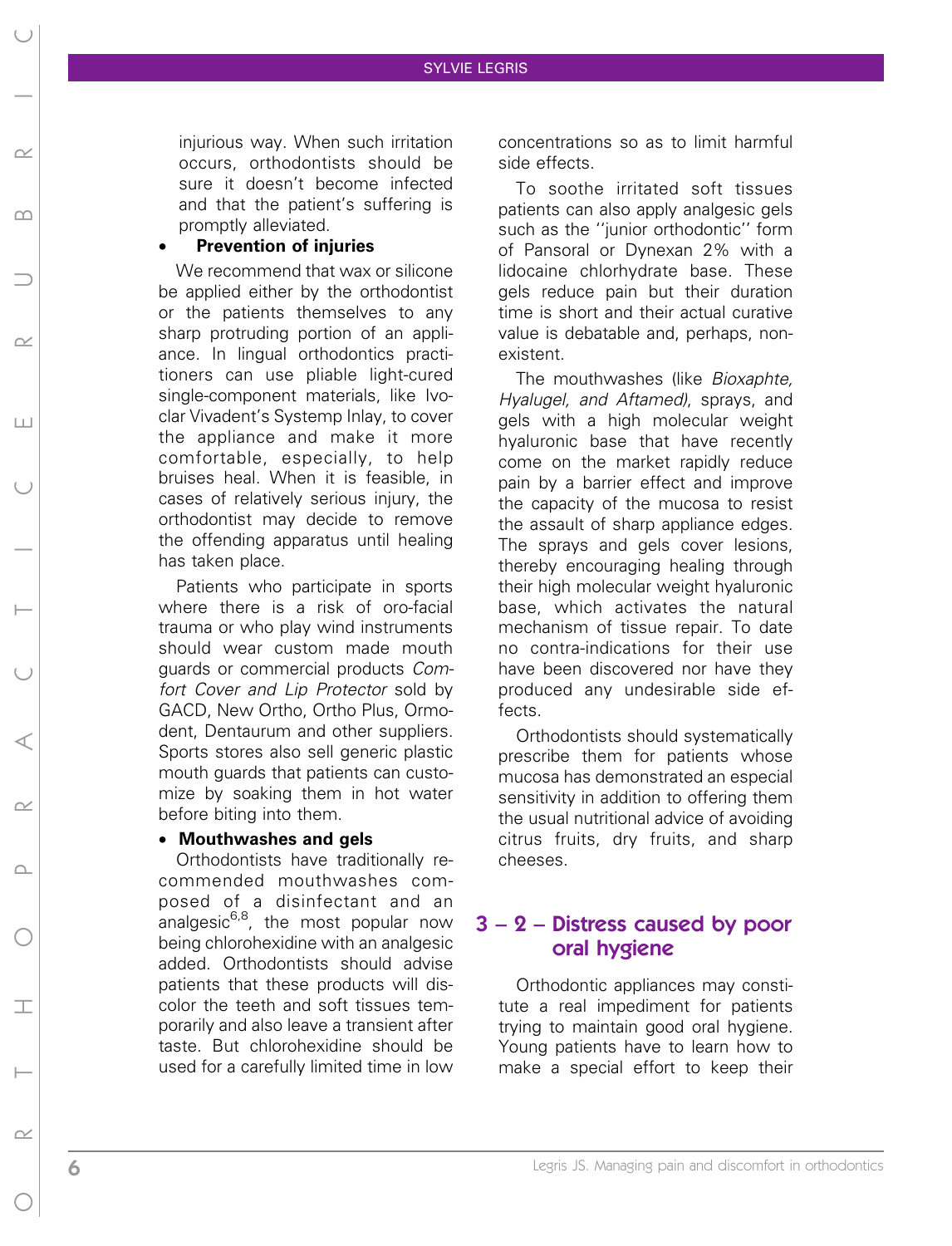

Figures 1 a and b Poor oral hygiene is responsible for this hypoplastic gingiva. Irritating parts of the appliance can include coil springs and unbent distal ends of archwires.



Figure 2 Contents of an oral hygiene kit for a patient wearing a full banded and bonded orthodontic appliance.

appliance-covered teeth free of debris, especially around their necks and in interdental spaces where food particles may tend to collect. But in



Figure 3

Technical brochure by Alexandra Kerner and Claude Chabre on oral hygiene advice, Pierre Fabre Oral Care Company.

attempting to remove sticky food remnants from attachments, they may dislodge them.

ORTHOPRACTICE RUBRIC

 $\simeq$ 

 $\triangle$ 

I

 $\simeq$ 

 $\simeq$ 

 $\infty$ 

 $\sim$ 

 $\sqcup$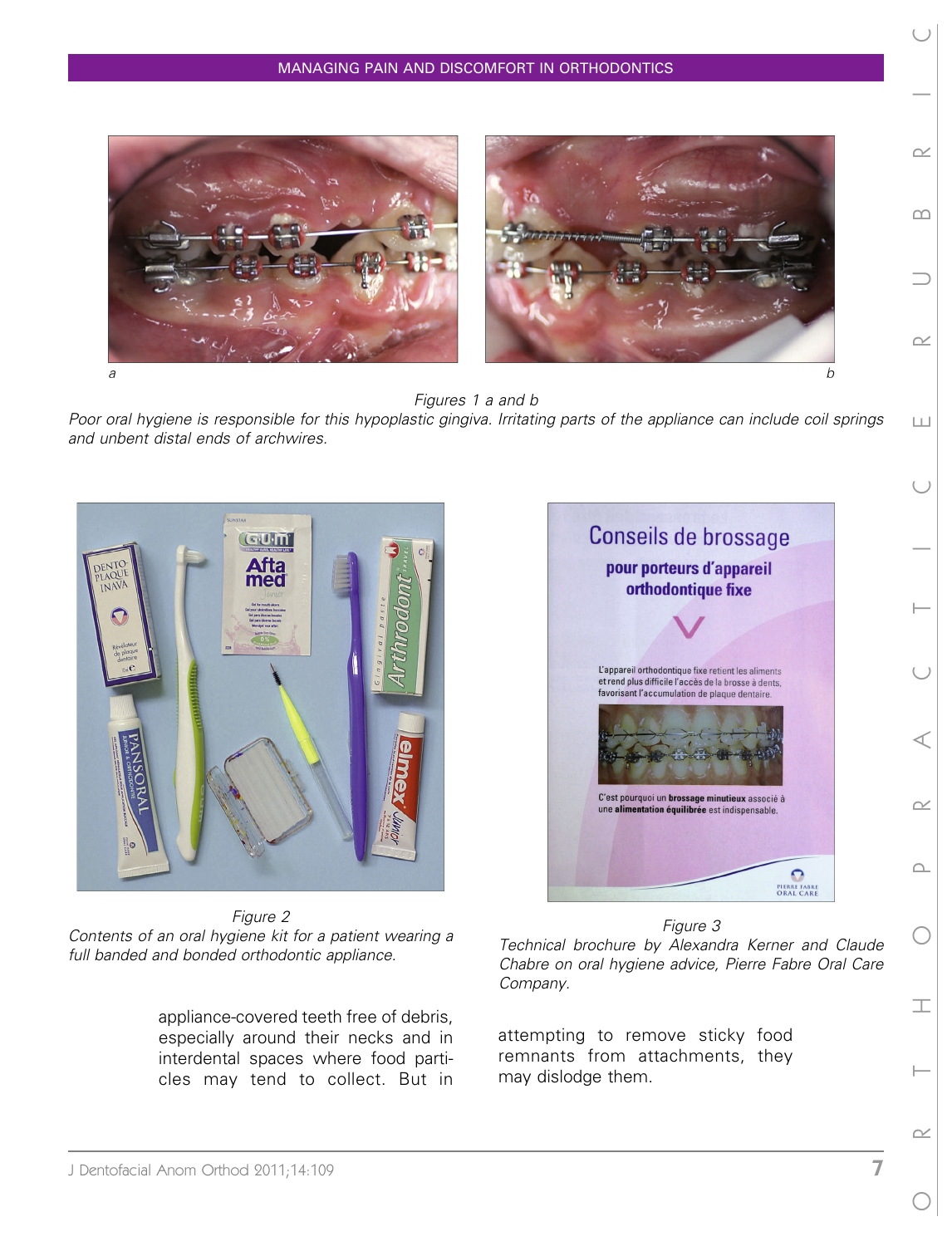Young patients often diminish the vigor of their tooth brushing because of the cumbersome nature of the appliances and because of the orthodontically caused pain or discomfort.

In addition, movement of teeth causes a certain compression of attached gingiva, even hyperplasia, especially in extraction sites when the spaces are closed. This will present the distressed patient with the vision of gums bleeding after the slightest pressure, particularly when they are brushed. Ineluctably their response is to stop brushing. *Ipso* facto inflammation results and a vicious circle has been created (fig. 1 a and b), which makes the re-establishment of good oral hygiene difficult.

Orthodontists may find it necessary in some cases to provisionally stop orthodontic traction, in effect, the treatment process. In cases when refractory inflammation persists even when oral hygiene is good, the orthodontist must suspect a systemic causation, an allergic reaction, perhaps, to a component of the appliance, or, possibly an anti-acne dermatological treatment with the drug Isotretinoine.

Orthodontists should assist patients in developing good oral hygiene habits by telling them what cleaning tools to use and how to use them (fig. 2). Kits with proper instruments for maintaining oral hygiene during orthodontic treatment are becoming more widely available (fig. 3).

#### • Toothbrushes and mini-brushes or periodontal brushes

Patients should use toothbrushes with soft bristles during orthodontic treatment and, in cases of inflammation,

orthodontists may prescribe surgical brushes. Electric toothbrushes may be appropriate instruments for patients with limited dexterity and also as a ''gimmick'' means of motivating younger patients. Orthodontists may also prescribe brushes with heads especially designed to keep difficult to reach appliances clean.

- Small, inter-dental brushes are indispensable for interproximal zones and for areas under the arches.
- A single tuft brush may be useful for cleaning isolated teeth like impactions being brought into place and reaching other sites not accessible to a traditional brush.
- Toothpaste
- Fluoride toothpaste is advisable for patients with high rates of dental caries;
- Periodontal objectives: if patients respond with an episode of periodontitis to placement of appliances it because their gingival tissue is highly sensitive. Specific gingival pastes containing medications like glycyrrhetinic acid have given satisfactory results in 30 days of gingivitis treatment<sup>2</sup>. In cases of serious gingival irritation orthodontists may choose to employ chlorhexidine gels for short periods;
- A mixture of other proprietary products may be indicated in other cases.

#### • Disclosing agents for dental plaque

Vegetable dyes used as disclosing agents can help to control dental plaque. For children, making the materia alba visible can stimulate their zeal in removing oral debris.

• Eating habits

ORTHOPRACHICE RUBRICH

 $\sim$ 

 $\cap$ 

T

 $\sim$ 

 $\sim$ 

 $\cap$ 

 $\sim$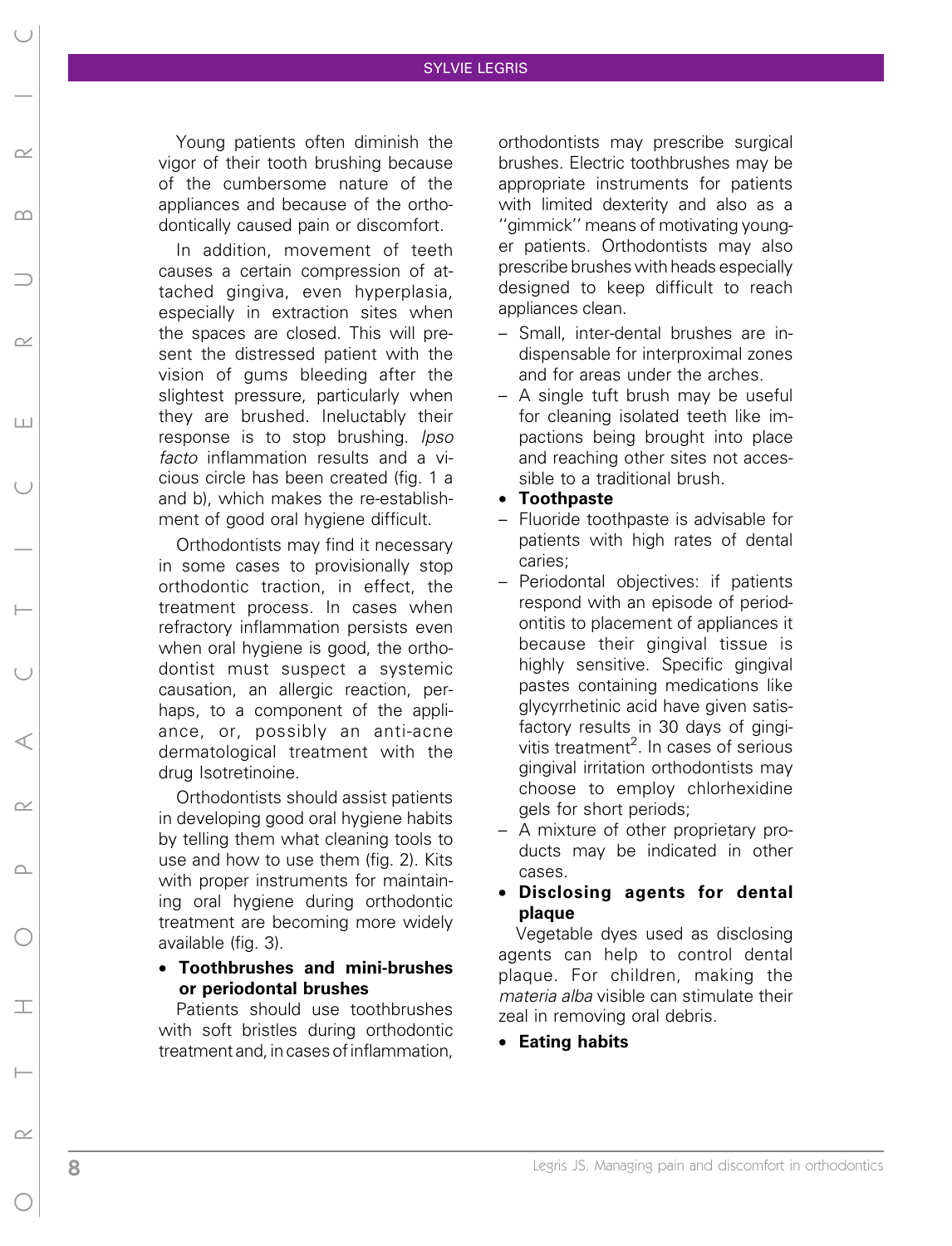Many of our patients have poor eating habits, consuming too many snacks between meals and drinking too many sweetened beverages that are particularly prejudicial during orthodontic treatment.

#### • Removable appliances

Specific brushes and cleaning products have been designed for use by prosthetic and orthodontic patients. When orthodontists observe gingival hyperplasia or irritation of the palatal mucosa, they may encourage their patients to reinforce their oral hygiene or to stop wearing a removable appliance that may have been an irritant. If these steps do not suffice, the orthodontist may then prescribe a gel product.

## 3 – 3 – Orthodontic instruments, tools, and materials

Orthodontists should be aware of and try to palliate the temporary inconvenience and discomfort that impression trays and impression materials, bonding agents, cements, saliva ejectors, lip retractors, and other orthodontic impedimenta may generate for some patients.

Because of the great reduction in dental caries wrought by fluorides and

## 4 – CONCLUSION

Should the words ''pain'' and ''orthodontist'' continue to have a close association?

Many patients consult us with great apprehension because they have heard from relatives and acquaintances how painful orthodontic treatment is.

other treatments, the initial orthodontic impression will be the first dental act that many young patients have ever endured. They will approach this event with great trepidation. Orthodontists should marshal all their skill and charms to make this baptism bearable and, even, enjoyable.

## 3 – 4 – Psychological factors

Orthodontists should devote especial attention to the psychological aspect of orthodontic practice, especially because of the great number of our patients who are nowadays adults, a segment of the population that has had time to accumulate an impressive baggage of anxiety, depression, weariness, and cares that make it difficult to put up with discomfort and pain. This is the adult counterpart to the child's unconscious resistance to having any orthodontic treatment at all.

Adults also bring to our offices individualized physiological variations in the number of pressure receptors and the susceptibility to inflammation.

What some patients perceive as uncomfortable others may regards as so painful that they abandon treatment.

So orthodontists who pride themselves on having reduced the unpleasant and troublesome aspects of their delivery of care to an absolute minimum, should be constantly alert to the harsh reaction some patients may have to what they thought were innocuous and anodyne procedures.

ORTHOPRACTICE RUBRIC

 $\sim$ 

 $\triangle$ 

т

 $\simeq$ 

 $\sim$ 

 $\cap$ 

 $\sim$ 

 $\sqcup$